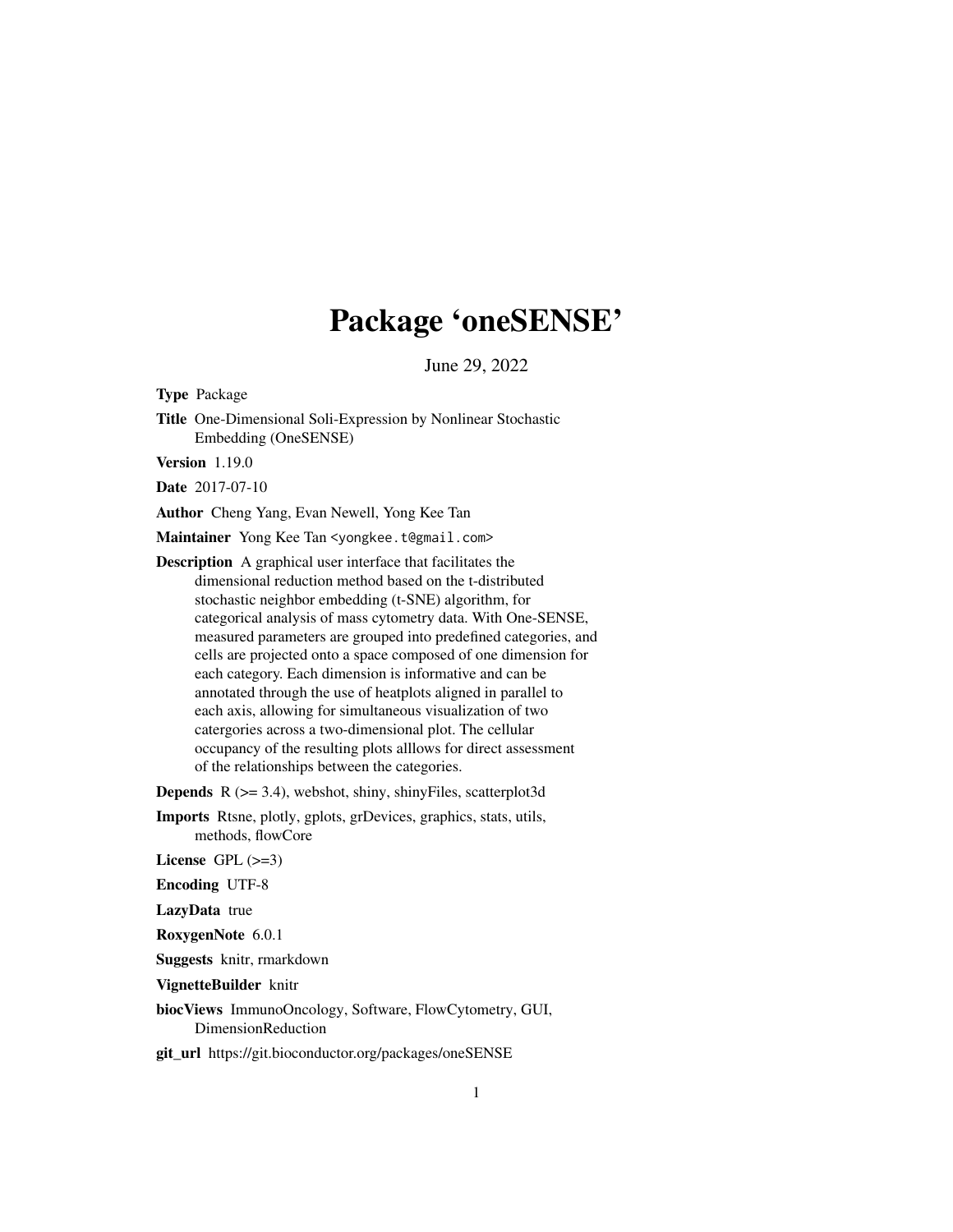<span id="page-1-0"></span>git\_branch master git\_last\_commit faaf5bd git\_last\_commit\_date 2022-04-26 Date/Publication 2022-06-29

### R topics documented:

| Index | $\overline{7}$ |  |
|-------|----------------|--|

FCStSNE *tSNE and OneSENSE algorithm for FCS data*

#### Description

tSNE and OneSENSE algorithm for FCS data

#### Usage

```
FCStSNE(LoaderPATH = "fcs", ceil = 5000, FNnames = "names.csv",
  OutputSuffix = "Out", DotSNE = TRUE, DoOneSENSE = TRUE, Bins = 250)
```
#### Arguments

| LoaderPATH     | Path where FCS file is located                                    |
|----------------|-------------------------------------------------------------------|
| ceil           | Maximum number of cells to sample from each fcs sample/file       |
| <b>FNnames</b> | .csv file generated when markers from each category are selected. |
| OutputSuffix   | suffix to name output folder                                      |
| DotSNE         | boolean, if TRUE do tSNE, if FALSE skip tSNE                      |
| DoOneSENSE     | boolean, if TRUE do OneSENSE, if FALSE skip OneSENSE              |
| <b>Bins</b>    | number of bins to put the cell data into, $DEFAULT = 250$         |

#### Value

FCS files, tSNE histograms, OneSENSE plot

#### Examples

```
#dir <- system.file('extdata/fcs', package='oneSENSE')
#FCStSNE(LoaderPATH=dir, FNnames=fnnames) #remove hash symbol to run
```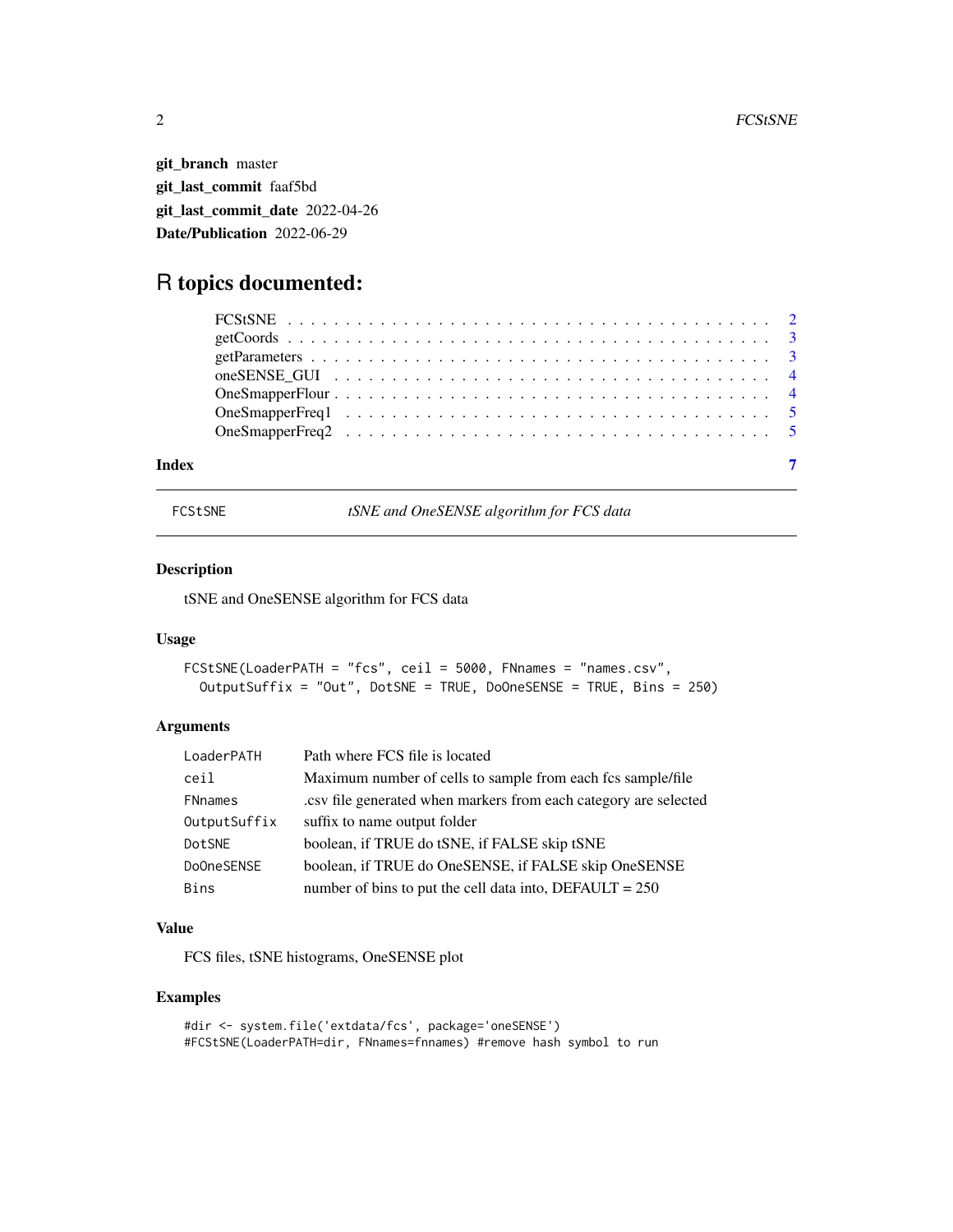<span id="page-2-0"></span>

#### Description

Get Coordinates of median position

#### Usage

```
getCoords(LoaderPATH = LoaderPATH, FFdata = FFdata)
```
#### Arguments

| LoaderPATH | Path of fcs out files |
|------------|-----------------------|
| FFdata     | Flow frame data       |

#### Value

Assign global variables for access

#### Examples

```
#remove hash symbol to run
dir4 <- system.file('extdata/extra', package = 'oneSENSE')
file5 <- system.file('extdata/myFFdatas.rds', package = 'oneSENSE')
FFdata = readRDS(file5)
getCoords(dir4, FFdata)
```
getParameters *Get parameters from FCS files*

#### Description

Get parameters from FCS files

#### Usage

getParameters(rawFCSdir)

#### Arguments

rawFCSdir FCS path

#### Value

mid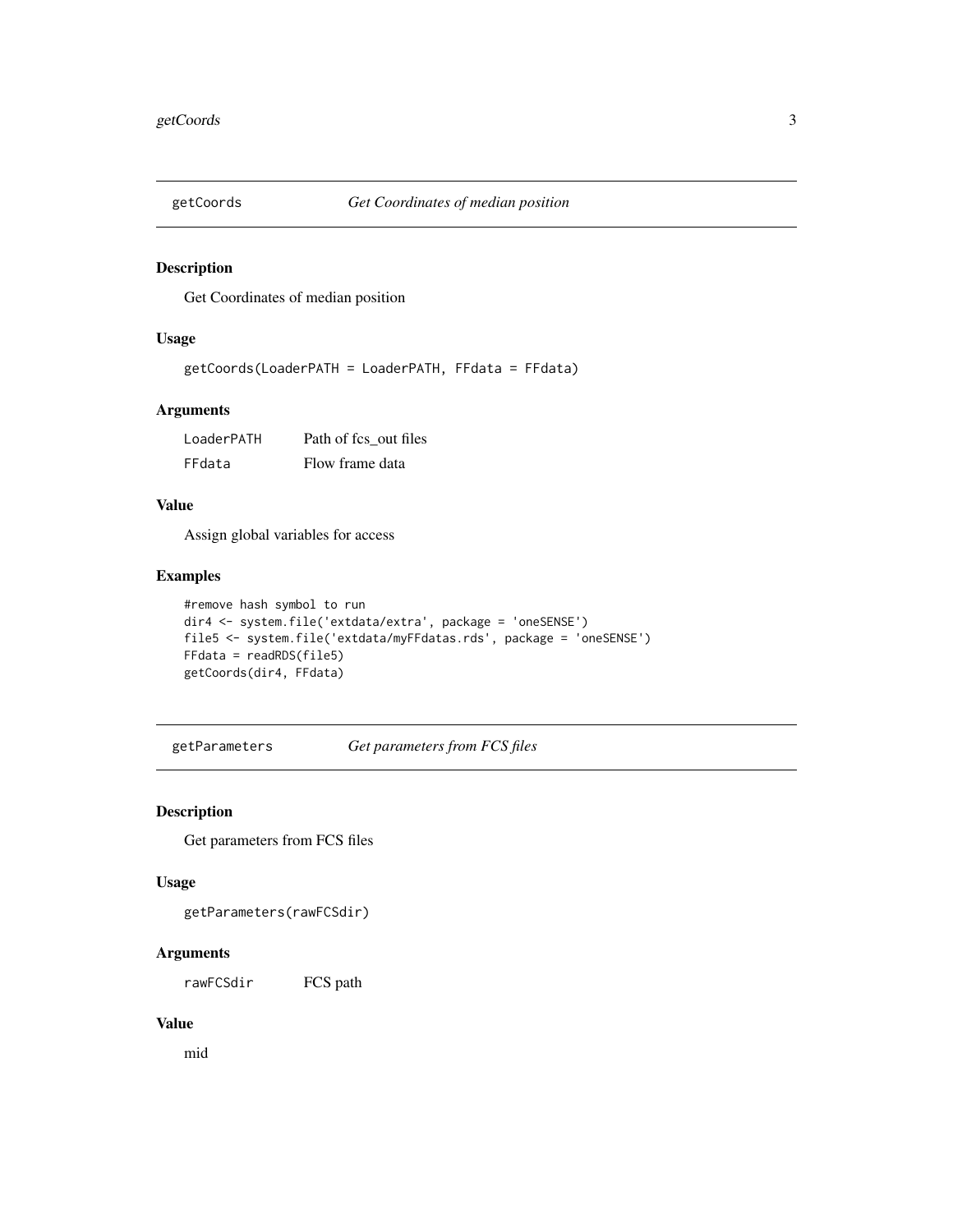#### Examples

```
#remove hash to run
dir3 <- system.file('extdata/fcs', package = 'oneSENSE')
getParameters(dir3)
```
oneSENSE\_GUI *A user friendly GUI client for oneSENSE package*

#### Description

This GUI provides an easy way for Flow Cytometry data analysis using the oneSENSE package. Main parameters for running 'oneSENSE' were integrated in this GUI, and analysis results are launched in Rstudio after submission.

#### Usage

oneSENSE\_GUI()

#### Value

GUI for onesense analysis

#### Examples

if (interactive()) oneSENSE::oneSENSE\_GUI()

OneSmapperFlour *Median heatplot generation*

#### Description

This returns the median heatplot for each category of markers chosen. If frequency heatplot is selected in the onesense GUI, then both median and frequency heatplots are generated as PDF files in working directory

#### Usage

```
OneSmapperFlour(LoaderPATH = "fcs_Out", Bins = 250, doCoords = FALSE,
 doFreq = FALSE)
```
#### Arguments

| LoaderPATH | Name of the output file containing fcs files generated from FCStSNE2.R       |
|------------|------------------------------------------------------------------------------|
| Bins       | Number of bins to sort cells into corresponding heatplot                     |
| doCoords   | a boolean that allows for frequency heatplot generation                      |
| doFreg     | a boolean to allow for the frequency heatplot generation. TRUE to run, FALSE |
|            | to not run.                                                                  |

<span id="page-3-0"></span>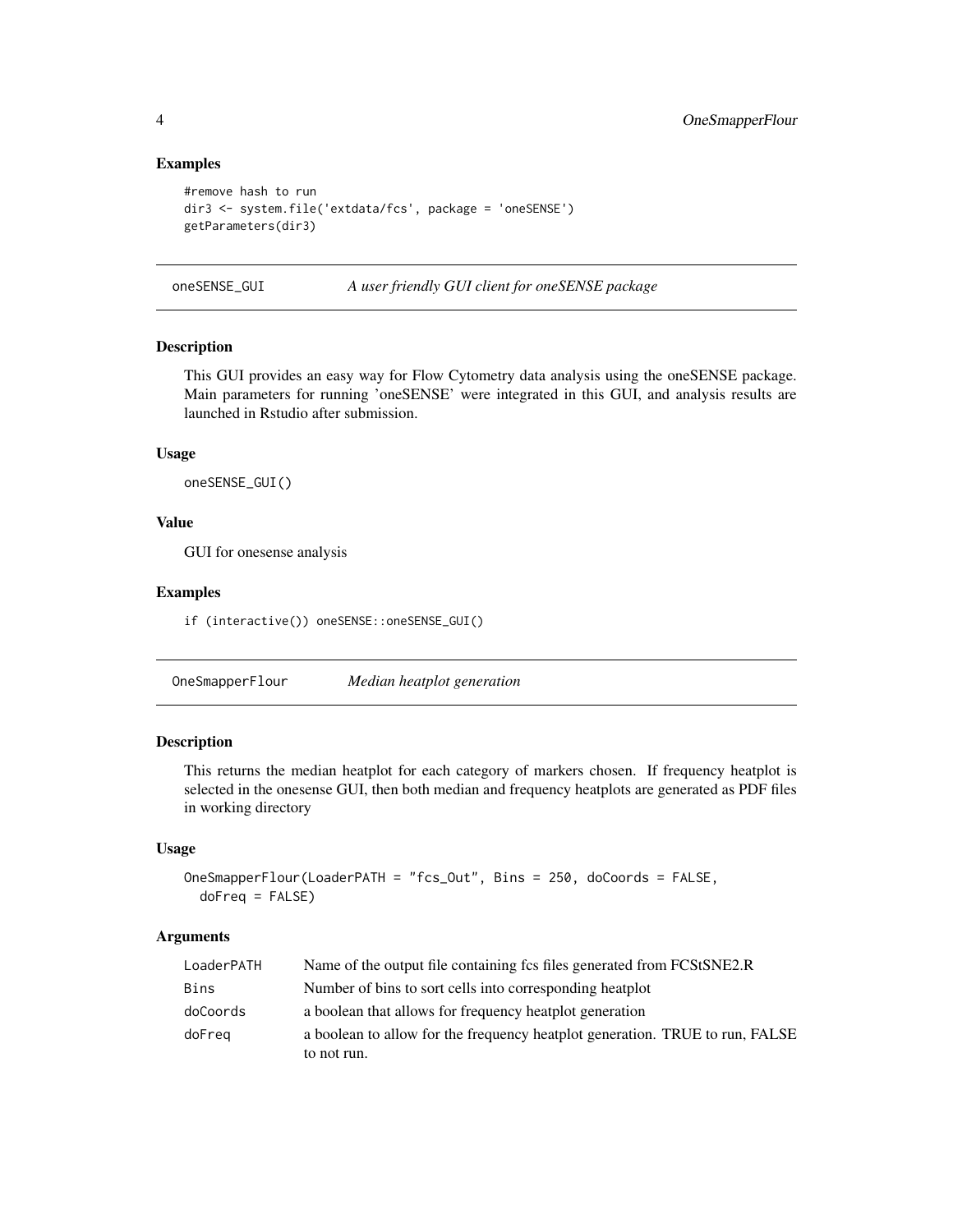#### <span id="page-4-0"></span>OneSmapperFreq1 5

#### Value

PNG files of combined oneSENSE and heatplot.

#### Examples

```
webshot::install_phantomjs()
#fcsoutpath <- system.file('extdata/fcs_Out',package='oneSENSE')
#remove hash symbol to run
#OneSmapperFlour(LoaderPATH=fcsoutpath) #remove hash symbol to run
```
OneSmapperFreq1 *Generate Frequency Heatplot Part 1*

#### Description

Generate Frequency Heatplot Part 1

#### Usage

```
OneSmapperFreq1(LoaderPATH = "fcs_Out")
```
#### Arguments

LoaderPATH Path of fcs\_Out files

#### Value

Flow Frame data for coordinate selection

#### Examples

```
dir1 <- system.file('extdata/fcs',package='oneSENSE')
OneSmapperFreq1(dir1) #remove hash symbol to run
```
OneSmapperFreq2 *Frequency Heatplot Generation Part 2*

#### Description

Frequency Heatplot Generation Part 2

#### Usage

```
OneSmapperFreq2(LoaderPATH = "fcs", Bins = 250, FFdata)
```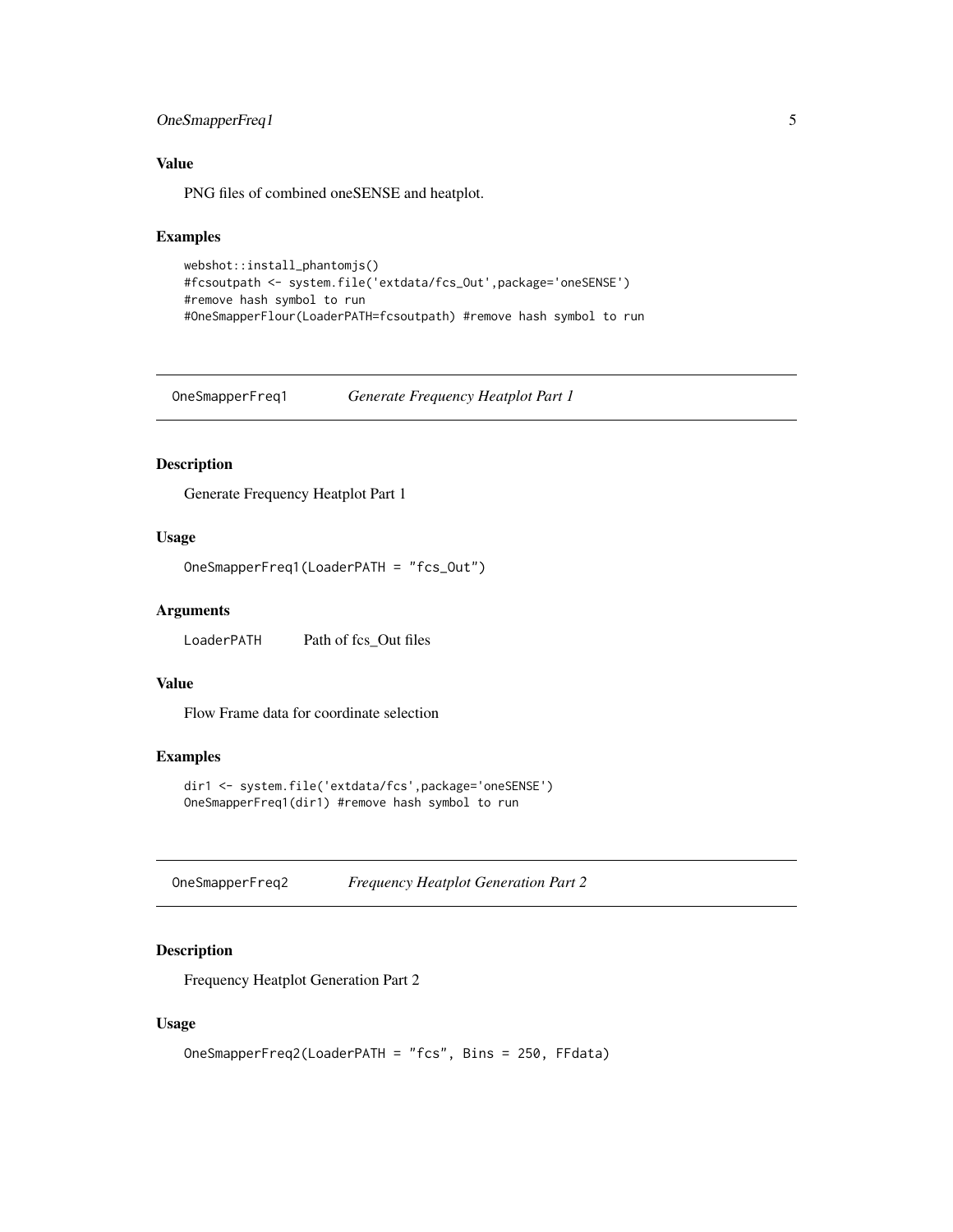#### Arguments

| LoaderPATH  | path of fcs_Out files |
|-------------|-----------------------|
| <b>Bins</b> | Number of bins        |
| FFdata      | Flow Frame data       |

#### Value

returns frequency heatplot

#### Examples

```
dir2 <-system.file('extdata/fcs_Out',package='oneSENSE')
file5 <- system.file('extdata/myFFdatas.rds', package = 'oneSENSE')
FFdata1 <- readRDS(file5)
OneSmapperFreq2(dir2, 250, FFdata1) #remove hash symbol to run
```